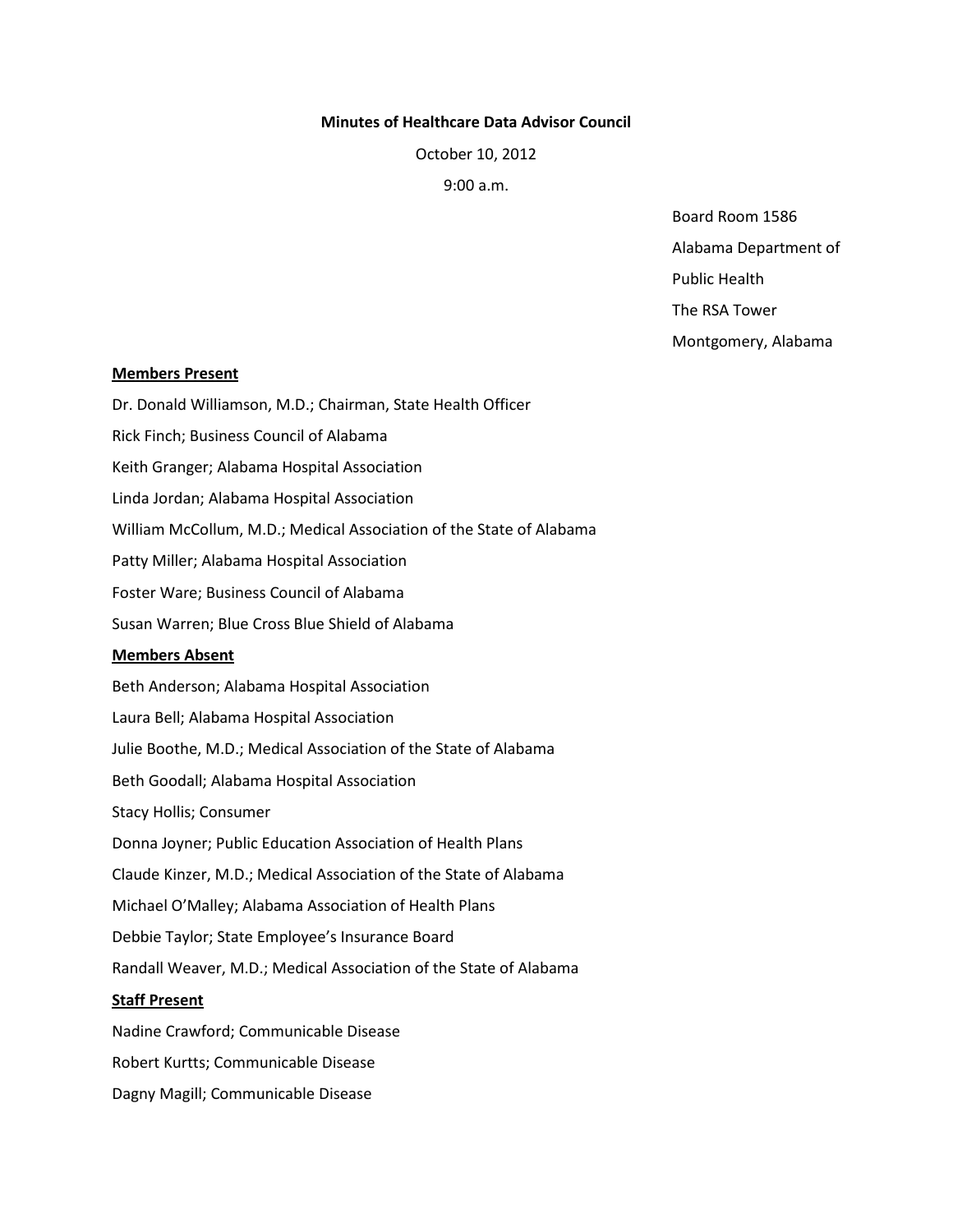Mary McIntyre, M.D.; Disease Control & Prevention Kelly Stevens; Communicable Disease Harrison Wallace; Communicable Disease

# **CALL TO ORDER:**

The Healthcare Data Advisory Council was called to order at 9:06 by Dr. Williamson. Roll call was taken. A quorum was not present.

## **HAI PROGRAM ACTIVITIES FOR DISCUSSION:**

The Alabama 2011 Healthcare-Associated Infections (HAI) Report was updated to reflect the new data pull in accordance with the motion made during the September 12, 2012, Healthcare Data Advisory Council meeting. All National Healthcare Safety Network (NHSN) Facility Administrators and Users were notified that the final data pull would be used in the data analysis of the Alabama 2011 HAI Report.

Nadine Crawford, Alabama HAI Coordinator, presented information about the catheterassociated urinary tract infection (CAUTI) data changes, specifically with regard to the facilities which removed infections from NHSN. Due to the change in the NHSN CAUTI definition in 2012, concerns had been raised that facilities may have erroneously utilized the incorrect definition in their surveillance. Nadine spoke with all facilities that removed CAUTI infections from NHSN for 2011, and verified that the correct CAUTI definition was used, and that all CAUTI infections removed from NHSN were justified.

"Join the Health Journey," the new campaign of the Alabama Hospital Association (AlaHA), is a collaborative campaign which aims to provide information on best practices, patient safety, and prevention efforts. The three areas of focus in the campaign are infection prevention, improving communications, and medication safety. Keith Granger, AlaHA Representative, presented mock-ups of the proposed Website, logo, and graphics. The campaign will be rolled out concurrently with the release of the Alabama 2011 HAI Report and during a press conference and satellite broadcast. The tentative release date will be the second or third week of November.

Kelly Stevens, Epidemiology Division Director, presented the final educational information that was developed by the ADPH HAI program staff. The materials include three flyers for healthcare professionals on catheter-associated urinary tract infections (CAUTI), central line blood stream infection (CLABSI), and surgical site infection (SSI) prevention, as well as three brochures for the general public on CAUTI, CLABSI, and SSI prevention. The material was developed in collaboration with the Centers for Disease Control and Prevention (CDC) and is being distributed to any Alabama healthcare facility or